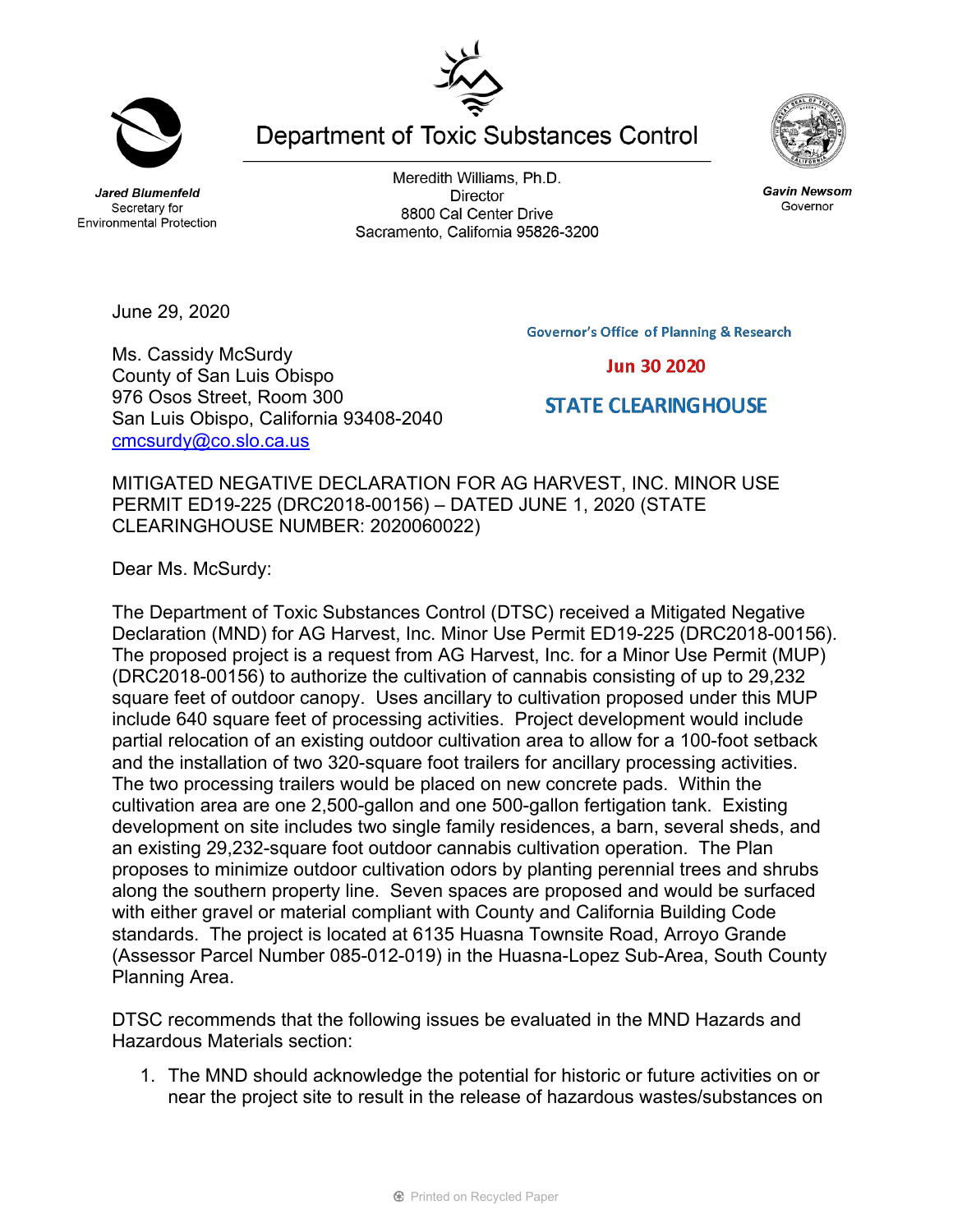the project site. In instances in which releases have occurred or may occur, further studies should be carried out to delineate the nature and extent of the contamination, and the potential threat to public health and/or the environment should be evaluated. The MND should also identify the mechanism(s) to initiate any required investigation and/or remediation and the government agency who will be responsible for providing appropriate regulatory oversight.

- 2. Refiners in the United States started adding lead compounds to gasoline in the 1920s in order to boost octane levels and improve engine performance. This practice did not officially end until 1992 when lead was banned as a fuel additive in California. Tailpipe emissions from automobiles using leaded gasoline contained lead and resulted in aerially deposited lead (ADL) being deposited in and along roadways throughout the state. ADL-contaminated soils still exist along roadsides and medians and can also be found underneath some existing road surfaces due to past construction activities. Due to the potential for ADL-contaminated soil DTSC, recommends collecting soil samples for lead analysis prior to performing any intrusive activities for the project described in the MND.
- 3. If any sites within the project area or sites located within the vicinity of the project have been used or are suspected of having been used for mining activities, proper investigation for mine waste should be discussed in the MND. DTSC recommends that any project sites with current and/or former mining operations onsite or in the project site area should be evaluated for mine waste according to DTSC's 1998 Abandoned Mine Land Mines Preliminary Assessment Handbook [\(https://dtsc.ca.gov/wp-content/uploads/sites/31/2018/11/aml\\_handbook.pdf\)](https://dtsc.ca.gov/wp-content/uploads/sites/31/2018/11/aml_handbook.pdf).
- 4. If buildings or other structures are to be demolished on any project sites included in the proposed project, surveys should be conducted for the presence of lead-based paints or products, mercury, asbestos containing materials, and polychlorinated biphenyl caulk. Removal, demolition and disposal of any of the above-mentioned chemicals should be conducted in compliance with California environmental regulations and policies. In addition, sampling near current and/or former buildings should be conducted in accordance with DTSC's 2006 *Interim Guidance Evaluation of School Sites with Potential Contamination from Lead Based Paint, Termiticides, and Electrical Transformers* [\(https://dtsc.ca.gov/wpcontent/uploads/sites/31/2018/09/Guidance\\_Lead\\_](https://gcc02.safelinks.protection.outlook.com/?url=https%3A%2F%2Fdtsc.ca.gov%2Fwp-content%2Fuploads%2Fsites%2F31%2F2018%2F09%2FGuidance_Lead_Contamination_050118.pdf&data=02%7C01%7C%7C5d5d271a38734f176ff008d74b61ecfd%7C3f4ffbf4c7604c2abab8c63ef4bd2439%7C0%7C0%7C637060756261296590&sdata=1JGWitJI6nMkU%2FVDzi0GYiam5nl8DLJhkRmLCticfdA%3D&reserved=0)  [Contamination\\_050118.pdf\)](https://gcc02.safelinks.protection.outlook.com/?url=https%3A%2F%2Fdtsc.ca.gov%2Fwp-content%2Fuploads%2Fsites%2F31%2F2018%2F09%2FGuidance_Lead_Contamination_050118.pdf&data=02%7C01%7C%7C5d5d271a38734f176ff008d74b61ecfd%7C3f4ffbf4c7604c2abab8c63ef4bd2439%7C0%7C0%7C637060756261296590&sdata=1JGWitJI6nMkU%2FVDzi0GYiam5nl8DLJhkRmLCticfdA%3D&reserved=0).
- 5. If any projects initiated as part of the proposed project require the importation of soil to backfill any excavated areas, proper sampling should be conducted to ensure that the imported soil is free of contamination. DTSC recommends the imported materials be characterized according to *DTSC's 2001 Information Advisory Clean Imported Fill Material* [\(https://dtsc.ca.gov/wp](https://dtsc.ca.gov/wp-content/uploads/sites/31/2018/09/SMP_FS_Cleanfill-Schools.pdf)[content/uploads/sites/31/2018/09/SMP\\_FS\\_Cleanfill-Schools.pdf\)](https://dtsc.ca.gov/wp-content/uploads/sites/31/2018/09/SMP_FS_Cleanfill-Schools.pdf).